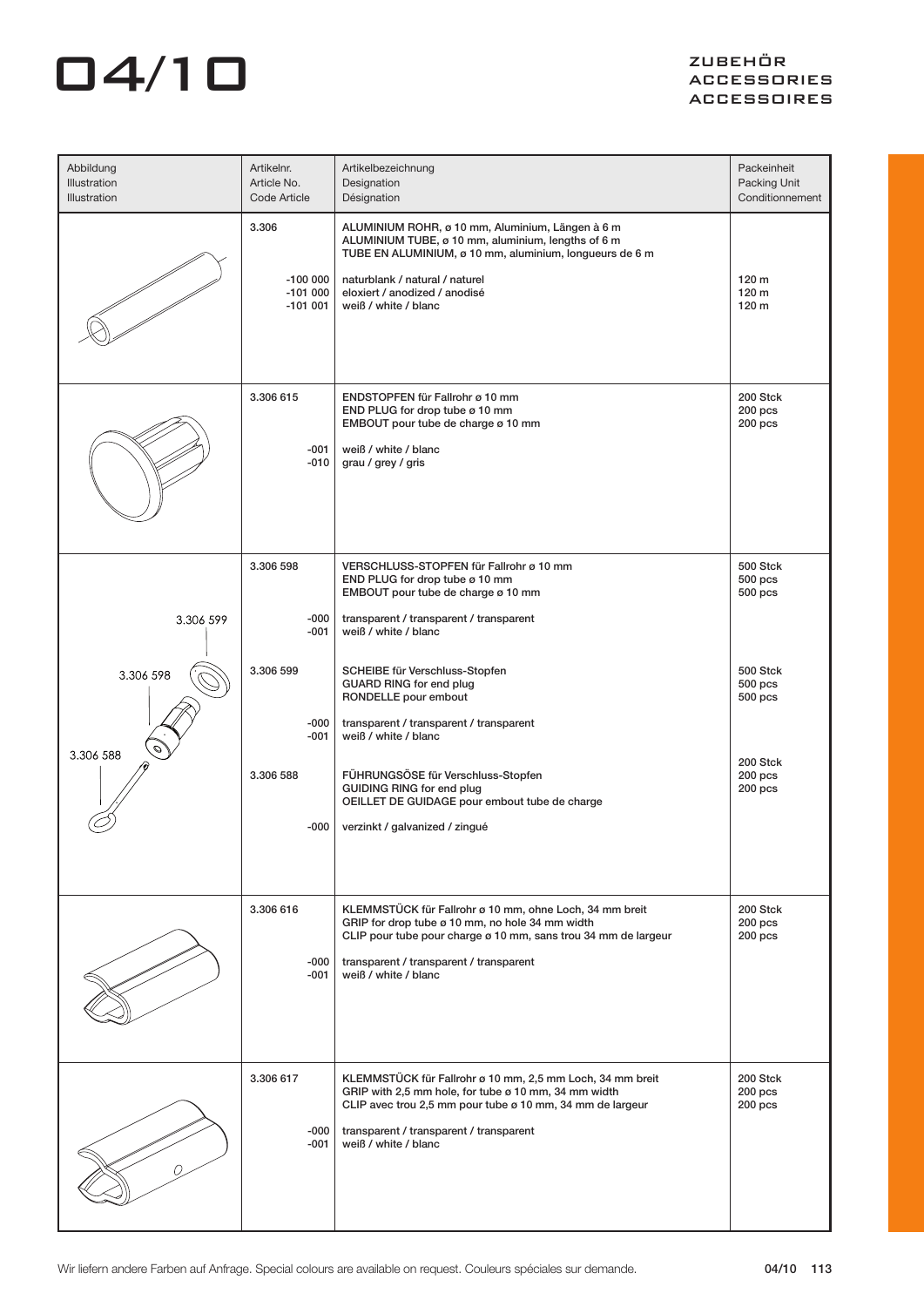| Abbildung<br>Illustration<br>Illustration | Artikelnr.<br>Article No.<br>Code Article | Artikelbezeichnung<br>Designation<br>Désignation                                                                                                                                                                                                                                                                                          | Packeinheit<br>Packing Unit<br>Conditionnement                                                                                                                                                     |
|-------------------------------------------|-------------------------------------------|-------------------------------------------------------------------------------------------------------------------------------------------------------------------------------------------------------------------------------------------------------------------------------------------------------------------------------------------|----------------------------------------------------------------------------------------------------------------------------------------------------------------------------------------------------|
|                                           | 3.306 619<br>-000<br>-001                 | <b>GRIFFLASCHE für Klemmstück</b><br>PULL RING for grip<br>ANSE pour clip<br>transparent / transparent / transparent<br>weiß / white / blanc                                                                                                                                                                                              | 200 Stck<br>$200$ pcs<br>$200$ pcs                                                                                                                                                                 |
| Ø10                                       | 3.306 604<br>-000<br>-001                 | BEDIENGRIFF für Fallrohr ø 10 mm<br>GRIP for drop tube ø 10 mm<br>CLIP ANSE pour tube de charge ø 10 mm<br>transparent / transparent / transparent<br>weiß / white / blanc                                                                                                                                                                | 100 Stck<br>$100$ pcs<br>100 <sub>pcs</sub>                                                                                                                                                        |
|                                           | 3.306 594<br>-000<br>-001                 | FALLROHRHALTER, universal, ohne Nägel<br>DROP TUBE HOLDER, universal, without wire pins<br>CROCHET D'ARRET, universel, sans clous<br>transparent / transparent / transparent<br>weiß / white / blanc                                                                                                                                      | 200 Stck<br>200 pcs<br>$200$ pcs                                                                                                                                                                   |
|                                           | 3.306 589 000<br>3.306 602 000            | NÄGEL, zur Befestigung von Fallrohrhaltern, Länge = 18 mm<br>WIRE PIN, for drop tube holder, length = 18 mm<br>CLOUS, pour fixer crochet d'arrêt, longueur = 18 mm<br>NÄGEL, zur Befestigung von Fallrohrhaltern, Länge = 25 mm<br>WIRE PIN, for drop tube holder, length = 25 mm<br>POINTE, pour fixer crochet d'arrêt, longueur = 25 mm | $1$ kg = 2.600 Stck<br>$1 \text{ kg} = 2.600 \text{ pcs}$<br>$1 \text{ kg} = 2.600 \text{ pcs}$<br>$1$ kg = 2.000 Stck<br>$1 \text{ kg} = 2.000 \text{ pcs}$<br>$1 \text{ kg} = 2.000 \text{ pcs}$ |
|                                           | 3.306 613<br>-001                         | FALLROHRHALTER mit Nägeln, für VELUX-Dachflächenfenster, Typ GGU<br>DROP TUBE HOLDER with wire pins, for VELUX-skylight windows, type GGU<br>CROCHET D'ARRET AVEC CLOUS, pour lucarnes VELUX, type GGU<br>weiß / white / blanc                                                                                                            | 400 Stck<br>$400$ pcs<br>$400$ pcs                                                                                                                                                                 |
|                                           | 3.306 609<br>-000<br>$-001$               | FALLROHRHALTER mit Nägeln, für VELUX-Dachflächenfenster, Typ GGL<br>DROP TUBE HOLDER with wire pins, for VELUX-skylight windows, type GGL<br>CROCHET D'ARRET avec clous, pour lucarnes VELUX, type GGL<br>transparent / transparent / transparent<br>weiß / white / blanc                                                                 | 400 Stck<br>$400$ pcs<br>$400$ pcs                                                                                                                                                                 |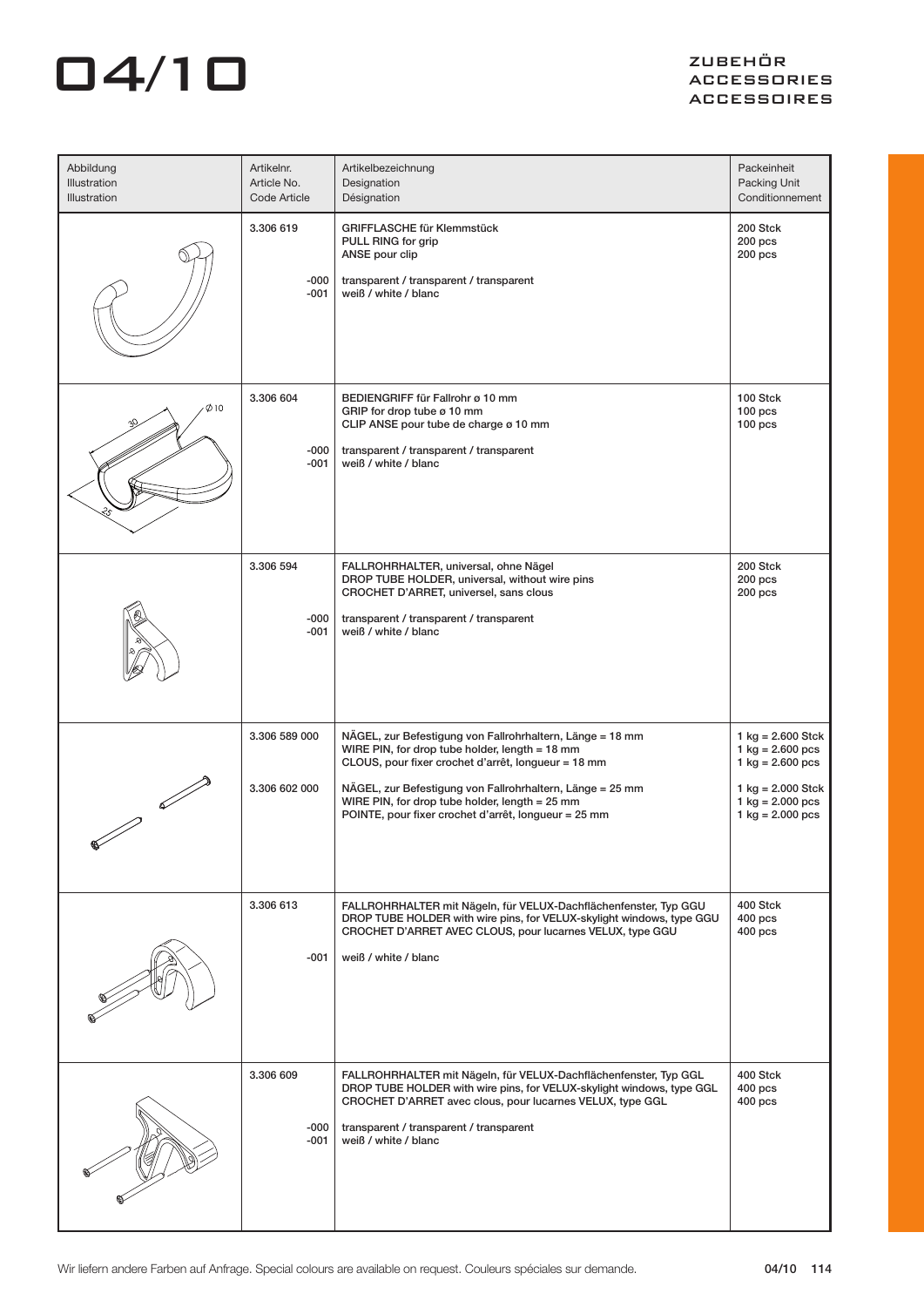| Abbildung<br>Illustration<br>Illustration | Artikelnr.<br>Article No.<br>Code Article | Artikelbezeichnung<br>Designation<br>Désignation                                                                                                                                                                                                                                                                                                                                                                                           | Packeinheit<br>Packing Unit<br>Conditionnement             |
|-------------------------------------------|-------------------------------------------|--------------------------------------------------------------------------------------------------------------------------------------------------------------------------------------------------------------------------------------------------------------------------------------------------------------------------------------------------------------------------------------------------------------------------------------------|------------------------------------------------------------|
|                                           | 3.230 196<br>$-001$                       | KETTENBESCHWERER, ca. 30 g, auch für Kettenverbinder geeignet<br>CHAIN WEIGHT, ca. 30 g, can be used with ball chain connector<br>POIDS DE CHÂINETTE, env. 30 g, peut être utilisé avec joint de châine<br>weiß / white / blanc                                                                                                                                                                                                            | 100 Stck<br>$100$ pcs<br>$100$ pcs                         |
|                                           | 3.230 145<br>-000<br>$-001$               | KETTENHALTER für Bedienkette<br>CHAIN HOLDER for ball chain<br>SUPPORT DE CHAÎNE pour chaînette à boules<br>transparent / transparent / transparent<br>weiß / white / blanc                                                                                                                                                                                                                                                                | 100 Stck<br>$100$ pcs<br>$100$ pcs                         |
|                                           | 3.230 146<br>-001                         | HALTEPLATTE für Kunststoff-Fenster, selbstklebend,<br>mit Kettenhalter 3.230 145 001<br>HOLDING PLATE for plastic windows, selfadhesive,<br>with chain holder 3.230 145 001<br>PLATINE pour fenêtres en matière plastique, autoadhésive,<br>avec attache de chaînette 3.230 145 001<br>weiß / white / blanc                                                                                                                                | 25 Stck<br>25 pcs<br>25 pcs                                |
|                                           | 3.311 306 000                             | DOPPELSEITIGES KLEBEBAND, für Rollostoffe<br>DOUBLE-SIDED ADHESIVE TAPE, for roller fabrics<br>BANDE ADHÉSIVE DOUBLE FACE, pour tissus (à enrouleurs)<br>Rolle 50 m / rolls 50 m / bobines à 50 m                                                                                                                                                                                                                                          | 1 Rolle à 50 m<br>1 roll of 50 m<br>1 bobine à 50 m        |
|                                           | 3.306 103<br>$-001$<br>3.306 107<br>-001  | BESCHWERUNGSLEISTE Aluminium, 20 x 5 mm, 270 g, Längen a. 6 m<br>BOTTOM RAIL Aluminium, 20 x 5 mm, 270 g, Lenght of 6 m<br>BOÎTIER DE LESTAGE Aluminium, 20 x 5 mm, 270 g, longueurs de 6 m<br>weiß / white / blanc<br>BESCHWERUNGSLEISTE Aluminium, 25 x 3 mm, 200 g, Längen a. 6 m<br>BOTTOM RAIL Aluminium, 25 x 3 mm, 200 g, lenght of 6 m<br>BOÍTIER DE LESTAGE Aluminium, 25 x 3 mm, 200 g, longueurs de 6 m<br>weiß / white / blanc | 120 m<br>120 m<br>120 <sub>m</sub><br>60 m<br>60 m<br>60 m |
|                                           | 3.232 132<br>$-001$                       | <b>STOPPSCHEIBE</b><br><b>CHAIN STOPPER</b><br>ARRÊT DE CHAÎNETTE<br>weiß / white / blanc                                                                                                                                                                                                                                                                                                                                                  | 500 Stck<br>$500$ pcs<br>$500$ pcs                         |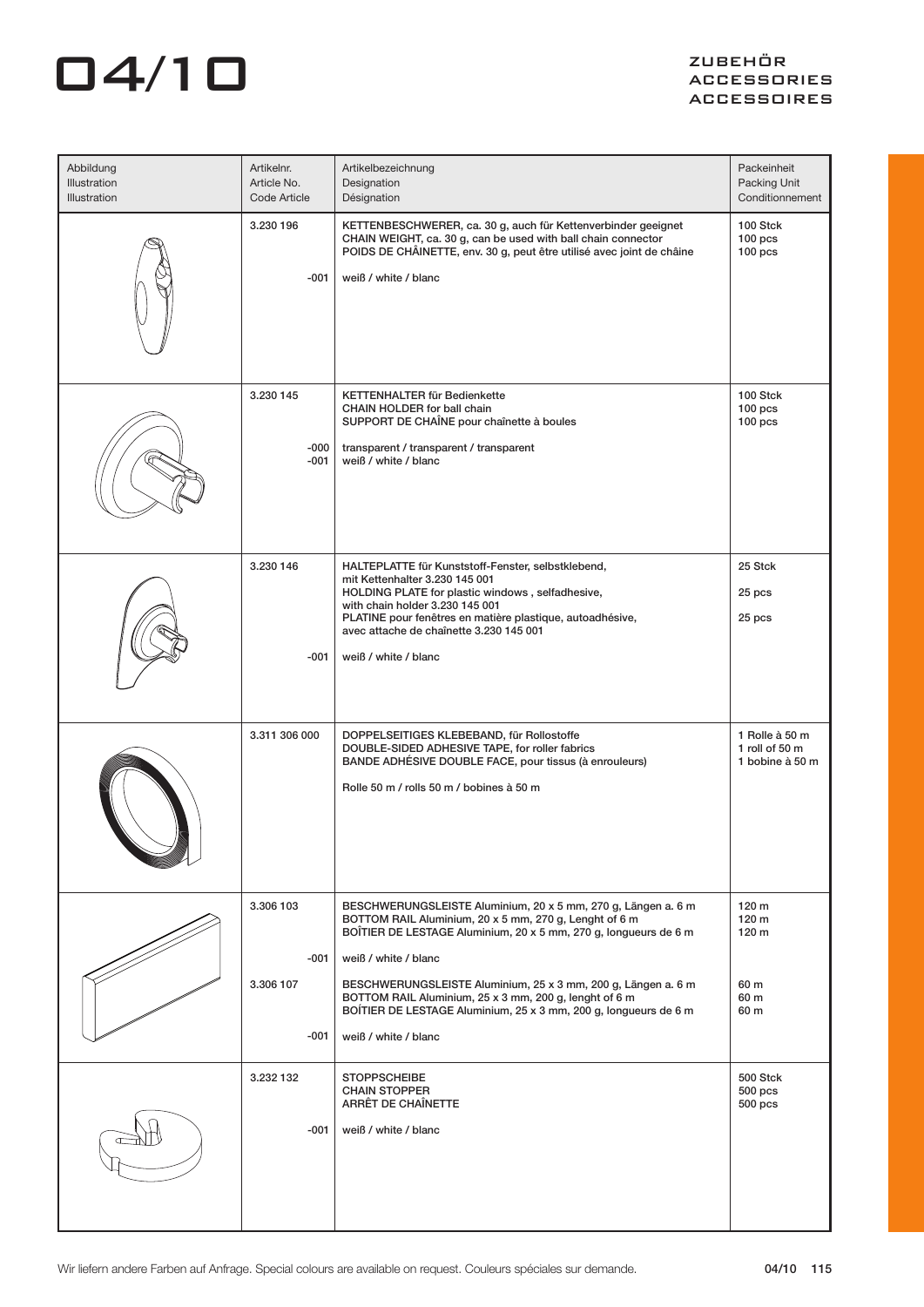| Abbildung<br>Illustration<br>Illustration | Artikelnr.<br>Article No.<br>Code Article | Artikelbezeichnung<br>Designation<br>Désignation                                                                                                                                                                        | Packeinheit<br>Packing Unit<br>Conditionnement                     |
|-------------------------------------------|-------------------------------------------|-------------------------------------------------------------------------------------------------------------------------------------------------------------------------------------------------------------------------|--------------------------------------------------------------------|
|                                           | 3.302 107<br>-001<br>$-058$               | UNTERLEISTE, Aluminium<br><b>BOTTOM RAIL, aluminium</b><br><b>BARRE FINALE, aluminium</b><br>weiß / white / blanc<br>eloxiert / anodized / anodisé                                                                      | Längen à 6 m<br>lengths of 6 m<br>longueurs de 6 m<br>60 m<br>60 m |
|                                           |                                           |                                                                                                                                                                                                                         | 60 m                                                               |
|                                           |                                           | KLEBEKEDER für Unterleiste 3.302 107, 3.306 106, 3.400 011<br>ADHESIVE HOLD DOWN STRIP for bottom rail 3.302 036 001, 3.306 106,<br>3.400 011<br>BANDE DE FIXATION ADHÉSIVE pour barre finale 3.302 036 001, 3.306 106, | 1 Rolle<br>1 roll<br>1 bobine                                      |
|                                           | 3.302 037 006<br>3.302 037 007            | 3.400 011<br>Rolle / rolls / bobines à 66 m<br>Breite 6 mm / width 6 mm / largeur 6 mm<br>Breite 7 mm / width 7 mm / largeur 7 mm                                                                                       |                                                                    |
|                                           | 3.400 012 000                             | Rolle / rolls / bobines à 100 m<br>Breite 8 mm / width 8 mm / largeur 8 mm                                                                                                                                              |                                                                    |
|                                           |                                           | KLEBEKEDER für Unterleiste 3.109 721<br>ADHESIVE HOLD DOWN STRIP for bottom rail 3.109 721<br>BANDE DE FIXATION ADHÉSIVE pour barre finale 3.109 721                                                                    | 1 Rolle<br>1 roll<br>1 bobine                                      |
|                                           | 3.109 722 000                             | Rolle / rolls / bobines à 100 m<br>Breite 10 mm / width 10 mm / largeur 10 mm                                                                                                                                           |                                                                    |
|                                           |                                           |                                                                                                                                                                                                                         |                                                                    |
|                                           | 3.302 038<br>-001<br>$-010$               | ENDKAPPE für Unterleiste 3.302 107, Kunststoff<br>END CAP for bottom rail 3.302 107, plastic<br>CAPUCHON pour barre finale 3.302 107, plastique<br>weiß / white / blanc<br>grau / grey / gris                           | 100 Paar<br>100 pair<br>100 paires                                 |
|                                           |                                           |                                                                                                                                                                                                                         |                                                                    |
|                                           | 3.109 721                                 | UNTERLEISTE, Aluminium<br>BOTTOM RAIL, aluminium<br><b>BARRE FINALE, aluminium</b>                                                                                                                                      | Längen à 6 m<br>lengths of 6 m<br>longueurs de 6 m                 |
|                                           | $-001$<br>$-049$<br>-058                  | weiß / white / blanc<br>schwarz / black / noir<br>eloxiert / anodized / anodisé                                                                                                                                         | 60 m<br>60 m<br>60 m                                               |
|                                           | 3.109 713                                 | ENDKAPPE für Unterleiste 3.109 721<br>END CAP for bottom rail 3.109 721<br>CAPUCHON pour barre finale 3.109 721                                                                                                         | 100 Stck<br>$100$ pcs<br>$100$ pcs                                 |
|                                           | -001<br>$-010$<br>-049                    | weiß / white /blanc<br>grau / grey / gris<br>schwarz / black / noir                                                                                                                                                     |                                                                    |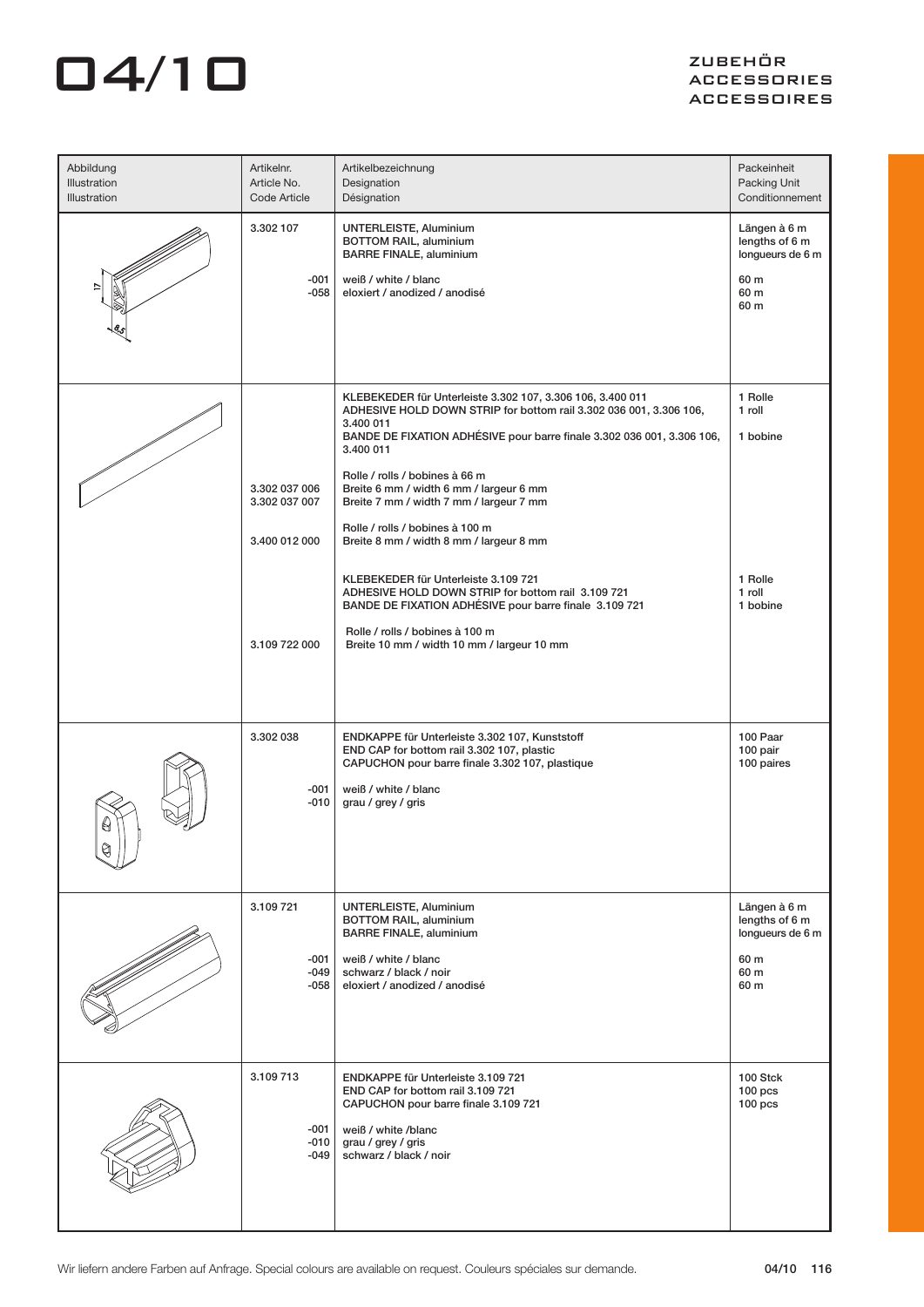| Abbildung<br>Illustration<br>Illustration | Artikelnr.<br>Article No.<br>Code Article | Artikelbezeichnung<br>Designation<br>Désignation                                                                                                                                                                    | Packeinheit<br>Packing Unit<br>Conditionnement                             |
|-------------------------------------------|-------------------------------------------|---------------------------------------------------------------------------------------------------------------------------------------------------------------------------------------------------------------------|----------------------------------------------------------------------------|
|                                           | 3.109 718<br>$-001$                       | GRIFFLASCHE für Unterleiste 3.109 721<br>PULL RING for bottom rail 3.109 721<br>ANSE pour barre finale 3.109 721<br>weiß / white / blanc                                                                            | <b>100 Stk</b><br>$100$ pcs<br>$100$ pcs                                   |
| Ø 3,5<br>Ø 25                             | 3.109 777 001                             | SCHNURQUASTE, rund<br>TASSEL, round<br>BOUFFETTE, rond                                                                                                                                                              | 100 Stck<br>$100$ pcs<br>$100$ pcs                                         |
|                                           | 3.109 726 001                             | HALTETEIL für Grifflasche und Schnurquaste<br>HOLDER for pull ring and tassel<br>SUPPORT pour anse et bouffette                                                                                                     | 100 Stck<br>$100$ pcs<br>$100$ pcs                                         |
|                                           | 3.306 104<br>-001<br>-058                 | UNTERLEISTE (RUNDPROFIL), 15 x 1,5 mm<br>BOTTOM RAIL (TUBULAR), 15 x 1,5 mm<br>BARRE FINALE (TUBULAIRE), 15 x 1,5 mm<br>weiß /white / blanc<br>eloxiert / anodized / anodisé                                        | Längen à 6 m<br>lengths of 6 m<br>longueurs de 6 m<br>60 m<br>60 m<br>60 m |
| Ø12<br>Ø15<br>a                           | 3.302 589<br>-000                         | ENDKAPPEN für Unterleiste 3.306 104 001<br>END CAP for bottom rail 3.306 104 001<br>CAPUCHON pour barre finale 3.306 104 001<br>transparent / transparent / transparent                                             | 100 Satz<br>100 sets<br>100 jeux                                           |
| 28,5<br>此                                 | 3.306 105<br>-001<br>$-009$<br>-058       | UNTERLEISTE für Doppelrollo<br>BOTTOM RAIL for Zebra blind<br><b>BARRE FINALE volet roulant double</b><br>weiß /white / blanc<br>weißaluminium / white aluminium / Aluminium blanc<br>eloxiert / anodized / anodisé | Längen à 6 m<br>lengths of 6 m<br>longueurs de 6 m<br>60 m<br>60 m<br>60 m |